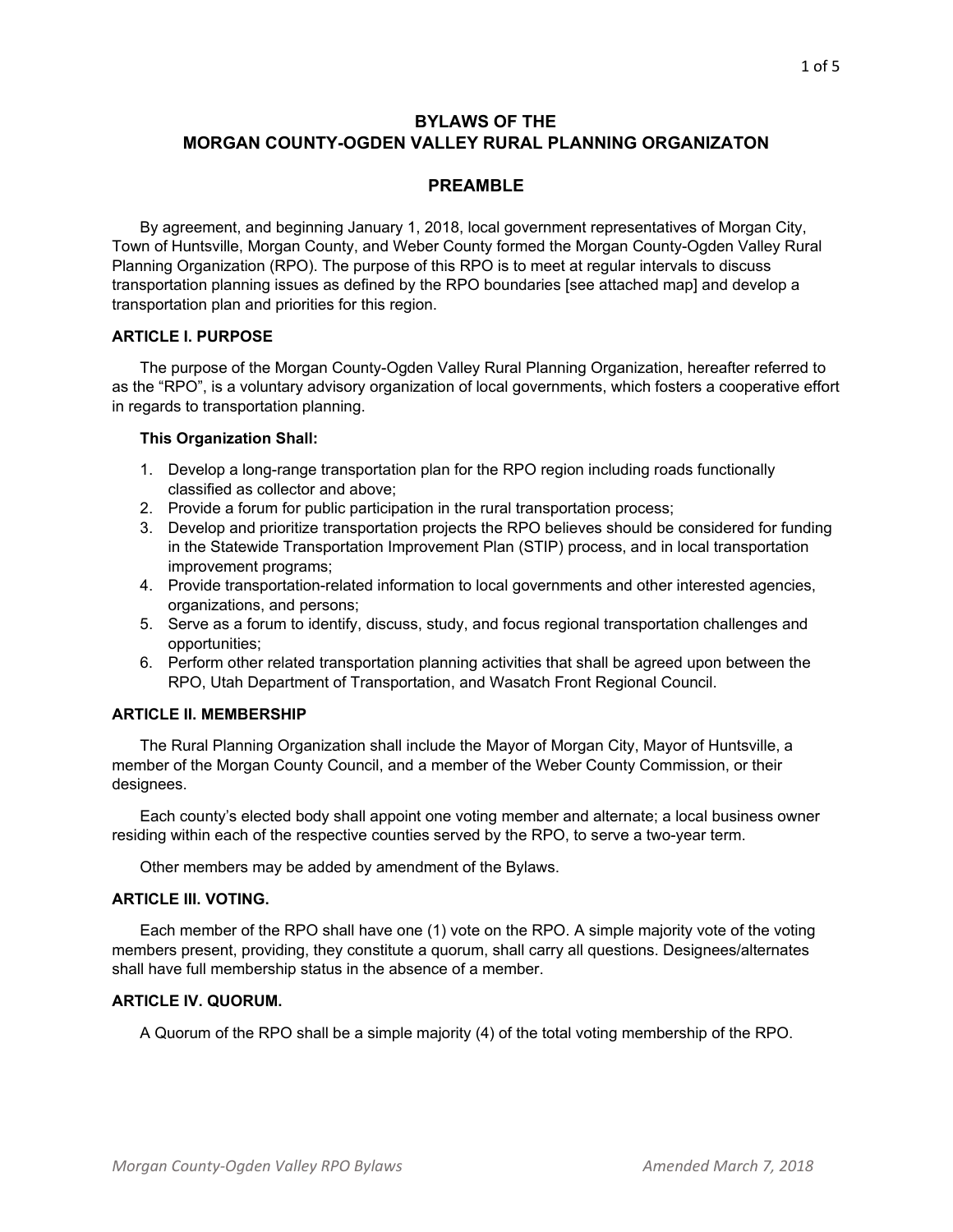#### **ARTICLE V. OFFICERS.**

Officers of the RPO shall consist of a Chair and Vice-Chair and other and other officers as required. Officers are selected by majority vote for a term of two-years. Officers shall be selected at the first meeting of the year. An officer's alternate may act in the office in absence of the officer.

### **ARTICLE VI. RESPONSIBILITIES.**

### **The Chair Shall:**

- 1. Conduct meetings in accordance with these bylaws;
- 2. Appoint, with the concurrence of the RPO, the chairs of any committees not established by the original bylaws.

The Vice-Chair shall assume the responsibilities of the Chair when the Chair is absent, unable, or unwilling to fulfill the responsibilities of the Chair. Should neither the Chair nor the Vice-Chair be available to preside over a meeting, a Chair Pro-Tem shall be appointed by majority vote.

### **The RPO shall:**

- 1. Adopt and amend the RPO Bylaws;
- 2. Elect an RPO Chair, Vice-Chair, and other officers as required;
- 3. Propose, initiate, approve, or implement studies, recommendations, discussions, plans, or other matters related to the RPO;
- 4. Prepare and evaluate transportation plans and priorities for consideration by public and private agencies responsible for implementing transportation projects in the RPO boundaries;
- 5. Maintain appropriate records for all activities of the RPO;
- 6. Review work of Technical Committee in the preparation of RPO transportation plans, priorities, and public involvement;
- 7. Appoint standing and temporary committees.

# **ARTICLE VII. TECHNICAL COMMITTEE.**

The Technical Committee shall consist of staff and appointed officials or volunteers from Morgan City, Town of Huntsville, Morgan and Weber Counties, Wasatch Front Regional Council (WFRC), Utah Department of Transportation (UDOT), Utah Transit Authority (UTA) and other agencies. They shall assist the officers with technical and planning transportation related issues.

- i. Membership
	- 1. Representation of the Technical Committee is by appointment to the RPO by the elected bodies, COG, or as otherwise delegated.
	- 2. Technical Committee members are advisors and shall not serve as Officers for the RPO. A member of the Technical Committee shall serve as the Secretary of the organization.
- ii. Duties
	- 1. Maintains appropriate record keeping for all activities of the RPO in accordance with the *Utah Code as Amended §52-4-101*.
	- 2. Prepare and evaluate transportation plans and priorities for consideration by public and private agencies responsible for implementing transportation projects in the RPO boundaries
	- 3. Serve on standing and temporary committees as appointed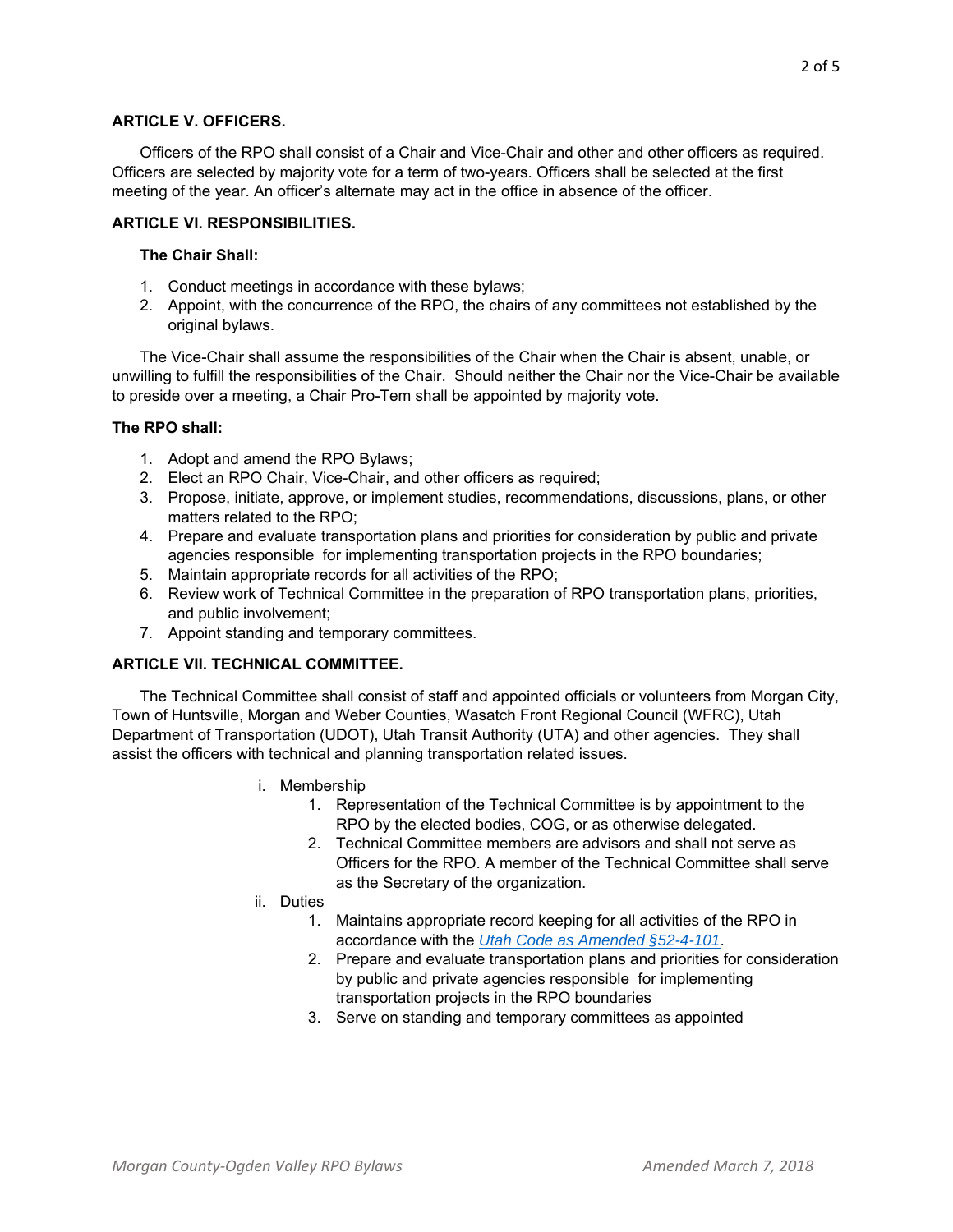# **ARTICLE VIII. ADMINISTRATION**

### **Meetings:**

- 1. Shall be held when deemed necessary, appropriate, and advisable by each committee of the RPO. Notices shall be distributed at least seven (7) days prior to a scheduled meeting, and in accordance with the *Utah Code as Amended §52-4-101*.
- 2. All meetings of the RPO and any its subordinate committees shall be conducted in accordance with normal parliamentary procedures.

# **ARTICLE IX. AMENDMENTS.**

Bylaws may be amended at a meeting of the RPO, provided that written notice shall be have been sent to each voting member, and his or her alternate, thirty (30) day prior to the next meeting, stating the proposed amendments or changes to the Bylaws.

A two-thirds-majority of all voting members is required to amend or change any of the Bylaws.

Amendments must not conflict with the letter or fundamental intent of the Memorandum of Understanding and Inter-local Agreement, which governs this document. In the event of a conflict, the MOU and Interlocal Agreement shall carry precedence.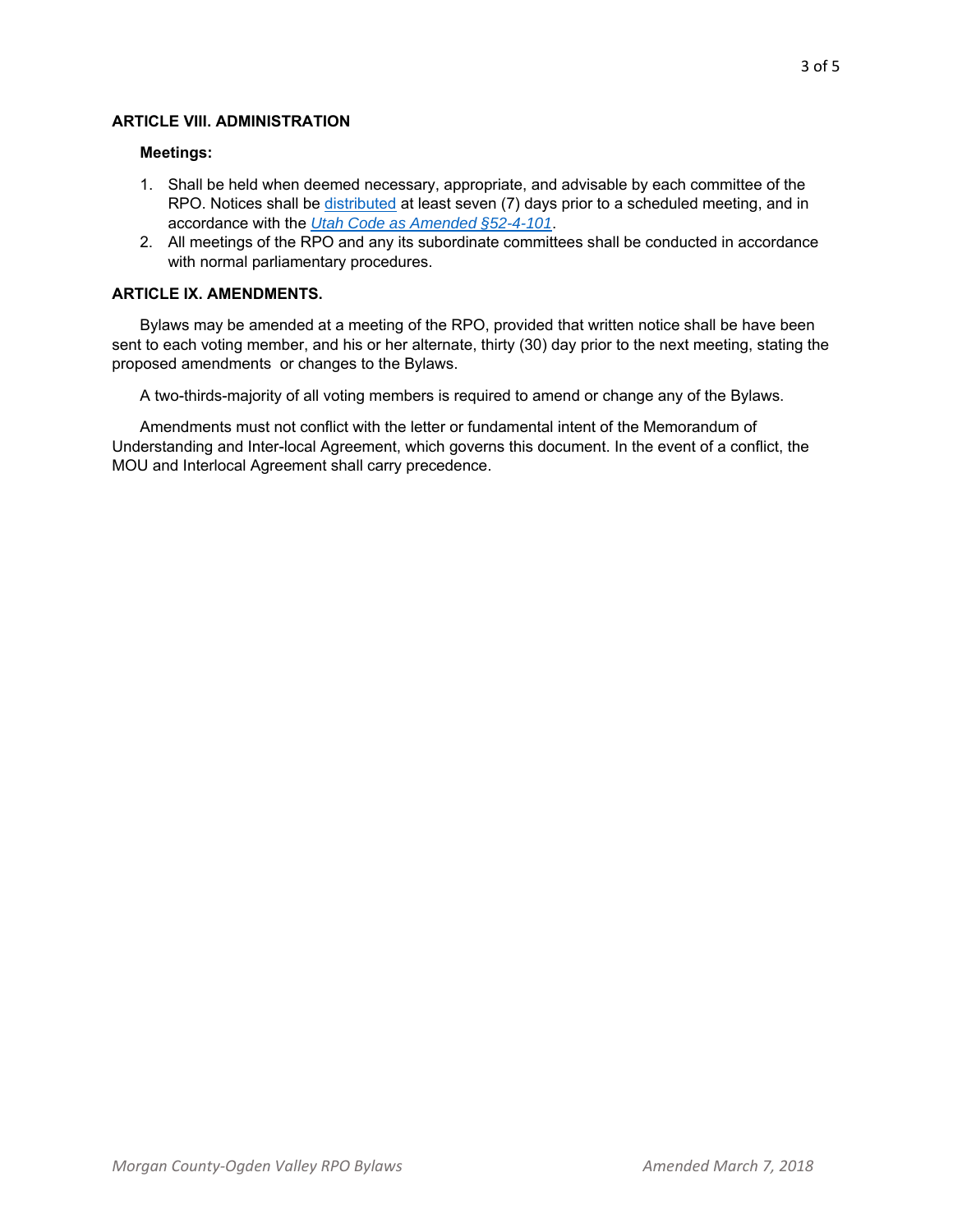Approved by the Morgan County-Ogden Valley Rural Planning Organization on \_\_\_\_\_\_\_\_\_\_ of \_\_\_\_\_\_\_  $20$ \_\_\_.

Ray Little Mayor Morgan City

Jim Truett Mayor Huntsville

Ned L. Mecham Chair Morgan County Council

James Ebert Commissioner Weber County